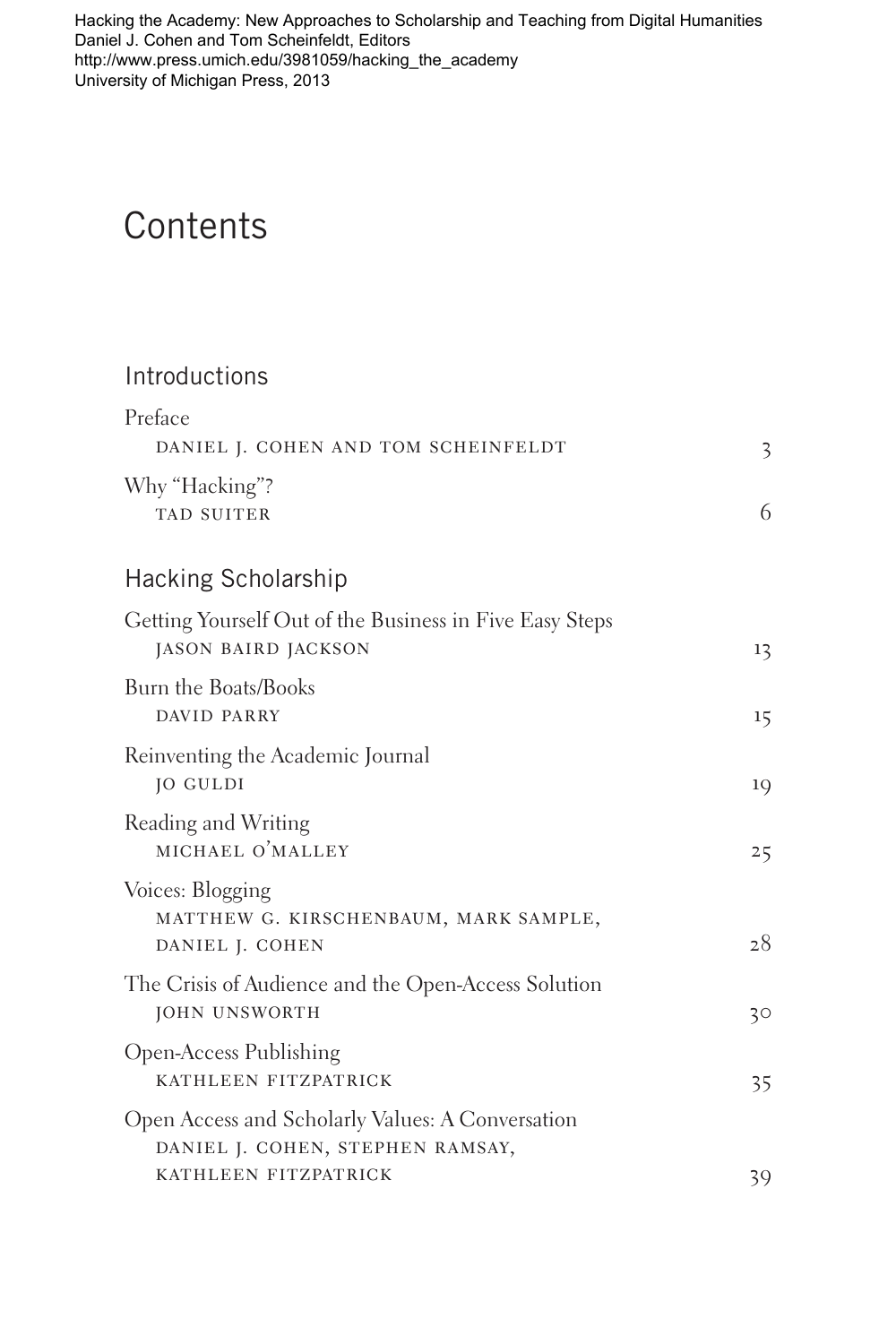Hacking the Academy: New Approaches to Scholarship and Teaching from Digital Humanities Daniel J. Cohen and Tom Scheinfeldt, Editors http://www.press.umich.edu/3981059/hacking\_the\_academy University of Michigan Press, 2013

| Voices: Sharing One's Research<br>CHAD BLACK AND MARK SAMPLE                                                                                   | 48  |
|------------------------------------------------------------------------------------------------------------------------------------------------|-----|
| Making Digital Scholarship Count<br>MILLS KELLY                                                                                                | 50  |
| Theory, Method, and Digital Humanities<br>TOM SCHEINFELDT                                                                                      | 55  |
| <b>Hacking Teaching</b>                                                                                                                        |     |
| Dear Students<br><b>GIDEON BURTON</b>                                                                                                          | 63  |
| Lectures Are Bullshit<br>JEFF JARVIS                                                                                                           | 66  |
| From Knowledgeable to Knowledge-able<br>MICHAEL WESCH                                                                                          | 69  |
| Voices: Classroom Engagement<br>MILLS KELLY, DAVID DORIA, REY JUNCO                                                                            | 78  |
| Digital Literacy and the Undergraduate Curriculum<br>JEFF MCCLURKEN, JEREMY BOGGS, ADRIANNE WADEWITZ,<br>ANNE ELLEN GELLER, JON BEASLEY-MURRAY | 80  |
| What's Wrong with Writing Essays: A Conversation<br>MARK SAMPLE AND KELLY SCHRUM                                                               | 87  |
| Assessment versus Innovation<br>CATHY DAVIDSON                                                                                                 | 98  |
| A Personal Cyberinfrastructure<br><b>GARDNER CAMPBELL</b>                                                                                      | 100 |
| Voices: Learning Management Systems<br>MATT GOLD AND JIM GROOM                                                                                 | 104 |
| Hacking the Dissertation<br><b>ANASTASIA SALTER</b>                                                                                            | 106 |
| How to Read a Book in One Hour<br>LARRY CEBULA                                                                                                 | 10Q |